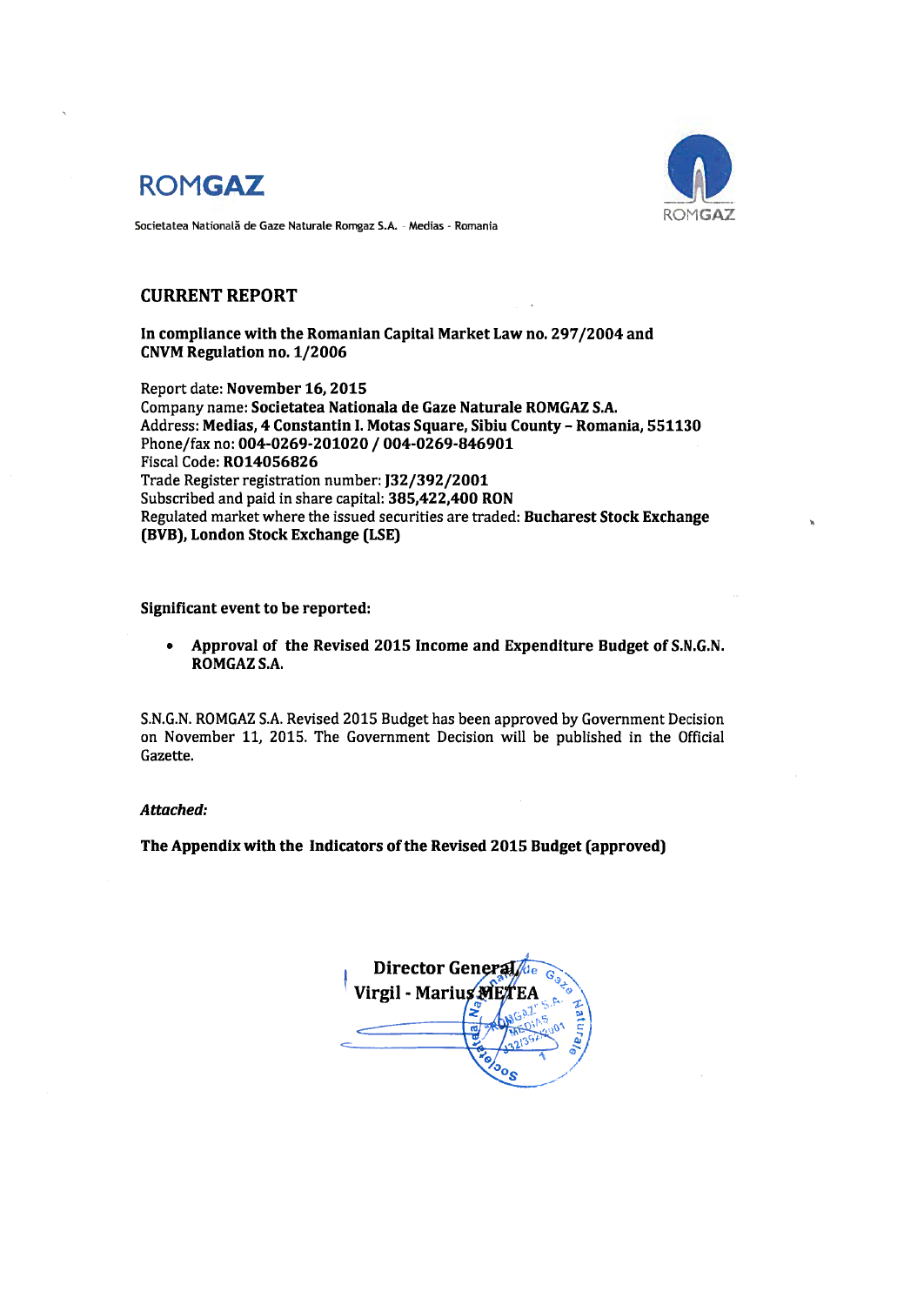## **REVISED 2015 INCOME AND EXPENDITURE BUDGET**

|          |                | <b>RON</b> thousand                                                                                                                   |                   |                                         |  |  |
|----------|----------------|---------------------------------------------------------------------------------------------------------------------------------------|-------------------|-----------------------------------------|--|--|
|          |                | <b>INDICATORS</b>                                                                                                                     | <b>Row</b><br>no. | <b>Revised</b><br>2015<br><b>Budget</b> |  |  |
| $\bf{0}$ | $\mathbf{1}$   | $\boldsymbol{2}$                                                                                                                      | 3                 | $\overline{\mathbf{4}}$                 |  |  |
| I        |                | TOTAL REVENUE (Rw.1=Rw.2+Rw.5+Rw.6)                                                                                                   | $\mathbf{1}$      | 4459824                                 |  |  |
|          | $\mathbf{1}$   | Total operating revenue, out of which:                                                                                                | $\overline{2}$    | 4417073                                 |  |  |
|          |                | subsidies, according to legal provisions in force<br>a)                                                                               | 3                 |                                         |  |  |
|          |                | b)<br>transfers, according to legal provisions in force                                                                               | 4                 |                                         |  |  |
|          | $\overline{2}$ | <b>Financial revenue</b>                                                                                                              | 5                 | 42751                                   |  |  |
|          | 3              | <b>Extraordinary revenue</b>                                                                                                          | 6                 |                                         |  |  |
| IІ       |                | TOTAL EXPENSES (Rd.7=Rd.8+Rd.20+Rd.21)                                                                                                | 7                 | 3 114 745                               |  |  |
|          | $\mathbf{1}$   | Operating expenses, out of which:                                                                                                     | 8                 | 3 092 695                               |  |  |
|          |                | A. expenses for goods and services                                                                                                    | 9                 | 485 938                                 |  |  |
|          |                | B. expenses for taxes, duties and similar payments                                                                                    | 10                | 777531                                  |  |  |
|          |                | C. personnel-related expenses, out of which:                                                                                          | 11                | 616350                                  |  |  |
|          |                | C <sub>0</sub><br>expenses for salaries and wages (Rw. 13+ Rw.14)                                                                     | 12                | 481 169                                 |  |  |
|          |                | expenses for salaries<br>C <sub>1</sub>                                                                                               | 13                | 429 246                                 |  |  |
|          |                | expenses for bonuses<br>C <sub>2</sub>                                                                                                | 14                | 51922                                   |  |  |
|          |                | C <sub>3</sub><br>other personnel expenses, out of which:                                                                             | 15                | 1475                                    |  |  |
|          |                | expenses with compensation for early release of personnel                                                                             | 16                |                                         |  |  |
|          |                | expenses for the contract of mandate and for other<br>C <sub>4</sub><br>management and control bodies, committees and<br>commisssions | 17                | 2693                                    |  |  |
|          |                | expenses for social security, special funds and other legal<br>C <sub>5</sub><br>obligations                                          | 18                | 131 013                                 |  |  |
|          |                | D. other operating expenses                                                                                                           | 19                | 1212876                                 |  |  |
|          | $\mathbf{2}$   | <b>Financial expenses</b>                                                                                                             | 20                | 22 050                                  |  |  |
|          | 3              | <b>Extraordinary expenses</b>                                                                                                         | 21                |                                         |  |  |
| III      |                | <b>GROSS RESULT (profit/loss)</b>                                                                                                     | 22                | 1345079                                 |  |  |
| IV       |                | <b>PROFIT TAX</b>                                                                                                                     | 23                | 312 274                                 |  |  |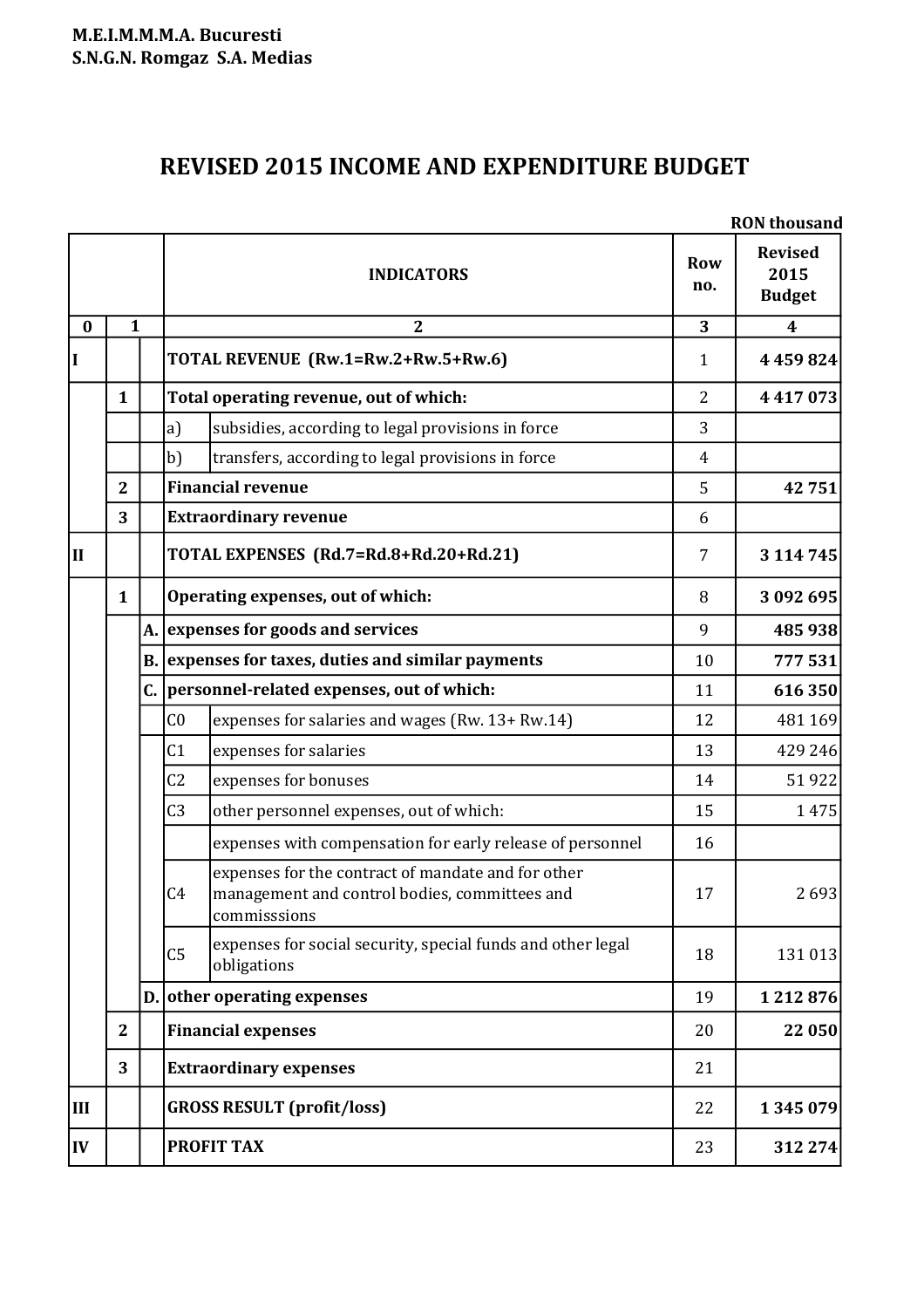|              |                  |              | <b>RON</b> thousand                                                                                                                                                                                                                                                        |                 |                                         |  |  |
|--------------|------------------|--------------|----------------------------------------------------------------------------------------------------------------------------------------------------------------------------------------------------------------------------------------------------------------------------|-----------------|-----------------------------------------|--|--|
|              |                  |              | <b>INDICATORS</b>                                                                                                                                                                                                                                                          | Row<br>no.      | <b>Revised</b><br>2015<br><b>Budget</b> |  |  |
| $\bf{0}$     | 1                |              | $\boldsymbol{2}$                                                                                                                                                                                                                                                           | 3               | $\boldsymbol{4}$                        |  |  |
| $\mathbf{V}$ |                  |              | PROFIT AFTER DEDUCTION OF PROFIT TAX, out of which:                                                                                                                                                                                                                        | 24              | 1032805                                 |  |  |
|              | $\mathbf{1}$     |              | <b>Legal reserve</b>                                                                                                                                                                                                                                                       | 25              |                                         |  |  |
|              | $\mathbf{2}$     |              | Other reserves representing fiscal facilities provided by law                                                                                                                                                                                                              | 26              |                                         |  |  |
|              | 3                |              | Coverage of accounting loss from previous years                                                                                                                                                                                                                            | 27              |                                         |  |  |
|              | $\boldsymbol{4}$ |              | Establishing equity finance for projects co-financed from<br>foreign loans, and establishing sources for reimbursement of<br>equity installments, payment of interest rates, charges and<br>other costs related to such loans.                                             | 28              |                                         |  |  |
|              | 5                |              | Accounting profit after deduction of the amounts provided at<br>Rws. 25, 26, 27, 28 and 29.                                                                                                                                                                                | 29              |                                         |  |  |
|              | 6                |              | Accounting profit after deduction of the amounts provided at<br>Rws. 25, 26, 27, 28 and 29.                                                                                                                                                                                | 30              | 1032805                                 |  |  |
|              | 6a               |              | Profit to be distributed from previous years                                                                                                                                                                                                                               | 30a             | 130 000                                 |  |  |
|              | 6b               |              | Total profit to be distributed (30+30a)                                                                                                                                                                                                                                    | 30 <sub>b</sub> | 1 162 805                               |  |  |
|              | 7                |              | Profit share payable to employees within the limit of 10% of the<br>net profit, but not more than one average salary paid by the<br>economic operator during the reference financial year                                                                                  | 31              | 17110                                   |  |  |
|              | 8                |              | Minimim 50% payments to the state budget or local budget in<br>case of autonomous regies, or as dividends paid to shareholders<br>in case of national companies and companies which are fully<br>state-owned or where the state is the major shareholder, out of<br>which: | 32              | 884 936                                 |  |  |
|              |                  | a)           | - dividends to the state budget                                                                                                                                                                                                                                            | 33              | 619 455                                 |  |  |
|              |                  | b)           | - dividends to the state budget                                                                                                                                                                                                                                            | 33 a            |                                         |  |  |
|              |                  | $\mathbf{c}$ | - dividends to other shareholders                                                                                                                                                                                                                                          | 34              | 265 481                                 |  |  |
|              | 9                |              | Retained earnings not allocated to rws. 31-32 are allocated to<br>other reserves and represent the company's own equity finance                                                                                                                                            | 35              | 277869                                  |  |  |
| <b>VI</b>    |                  |              | <b>REVENUE FROM EUROPEAN FUNDS</b>                                                                                                                                                                                                                                         | 36              |                                         |  |  |
| <b>VII</b>   |                  |              | ELIGIBLE EXPENSES FROM EUROPEAN FUNDS, out of which:                                                                                                                                                                                                                       | 37              |                                         |  |  |
|              |                  | a)           | expenses for materials                                                                                                                                                                                                                                                     | 38              |                                         |  |  |
|              |                  |              | b) expenses for salaries                                                                                                                                                                                                                                                   | 39              |                                         |  |  |
|              |                  |              | c) expenses for services                                                                                                                                                                                                                                                   | 40              |                                         |  |  |
|              |                  |              | d) expenses for promotion and advertising                                                                                                                                                                                                                                  | 41              |                                         |  |  |
|              |                  |              | e) other expenses                                                                                                                                                                                                                                                          | 42              |                                         |  |  |